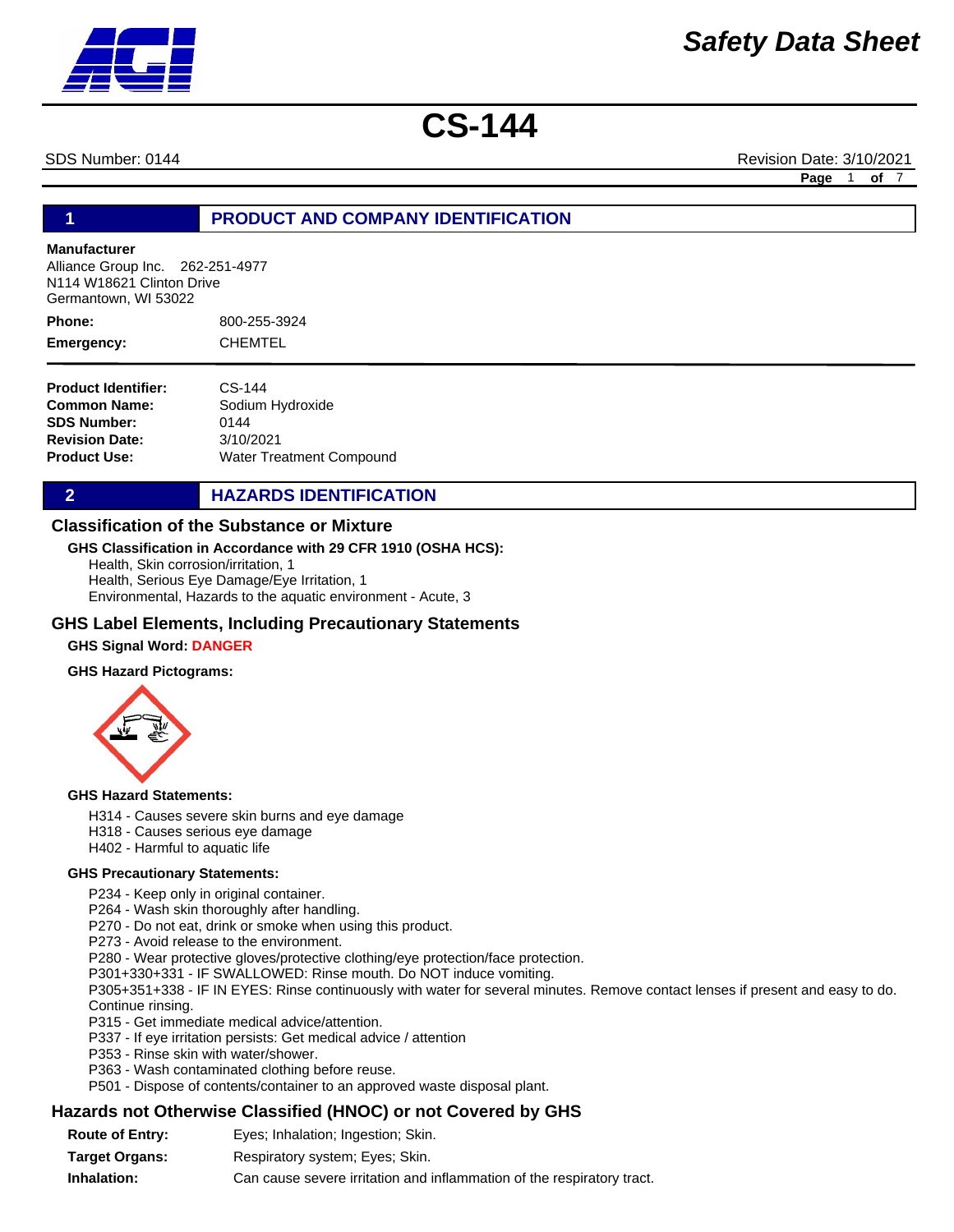

# SDS Number: 0144 Revision Date: 3/10/2021

| <b>Skin Contact:</b>              | May cause irritation, tearing and redness.                                                                 | Page | of <sub>7</sub> |  |
|-----------------------------------|------------------------------------------------------------------------------------------------------------|------|-----------------|--|
| <b>Eve Contact:</b><br>Ingestion: | May cause irritation. May cause permanent eye damage.<br>Aspiration hazard: Harmful or fatal if swallowed. |      |                 |  |

**HMIS III:** Health = 2(Chronic), Fire = 0, Physical Hazard = 0

| HMIS                   |   |  |
|------------------------|---|--|
| <b>HEALTH</b>          | 2 |  |
| <b>FLAMMABILITY</b>    | U |  |
| <b>PHYSICAL HAZARD</b> |   |  |
| PERSONAL PROTECTION    |   |  |

## **3 COMPOSITION/INFORMATION OF INGREDIENTS**

Substance/Mixture: Mixture

| CAS#                                                                                | %                                                 | Chemical Ingredients:<br>Chemical Name:                                                                             |
|-------------------------------------------------------------------------------------|---------------------------------------------------|---------------------------------------------------------------------------------------------------------------------|
| $7632 - 00 - 0$<br>7439-98-7<br>$1330 - 43 - 4$<br>$95 - 14 - 7$<br>$1310 - 73 - 2$ | $<5\%$<br>$<$ 10%<br>$<$ 10%<br>$<$ 5%<br>$<10\%$ | Sodium nitrite<br>Molybdenum<br>Borates, tetra, sodium salts<br>(anhydrous)<br>1H-Benzotriazole<br>Sodium hydroxide |

# **4 FIRST AID MEASURES**

| <b>Inhalation:</b>   | If symptoms develop, move victim to fresh air. Give oxygen or artificial respiration if needed. GET IMMEDIATE<br><b>MEDICAL ATTENTION.</b>                                                                                                                                                     |
|----------------------|------------------------------------------------------------------------------------------------------------------------------------------------------------------------------------------------------------------------------------------------------------------------------------------------|
| <b>Skin Contact:</b> | Promptly flush skin with water for 15 minutes. Remove contaminated clothing immediately. Get immediate medical<br>attention. Do not reuse clothing and shoes until cleaned. Discard leather articles such as shoes and belt. Do not apply<br>oils and ointments unless ordered by a physician. |
| Eye Contact:         | Immediately flush eyes with large amounts of water for at least 15 minutes, lifting eyelids occasionally to facilitate<br>irrigation. Get immediate medical attention.                                                                                                                         |
| <b>Ingestion:</b>    | Drink large quantities of water. Do NOT induce vomiting. Seek immediate medical attention. If unconscious, take to a<br>hospital or physician. Never induce vomiting or give anything by mouth to an unconscious victim. For spontaneous<br>vomiting, keep head below hips.                    |

### **5 FIRE FIGHTING MEASURES**

| Flammability:        | Not flammable or combustible. |
|----------------------|-------------------------------|
| Flash Point:         | No data available.            |
| Flash Point Method:  | No data available.            |
| <b>Burning Rate:</b> | No data available.            |
| Autoignition Temp:   | No data available.            |
| LEL:                 | No data available.            |
|                      |                               |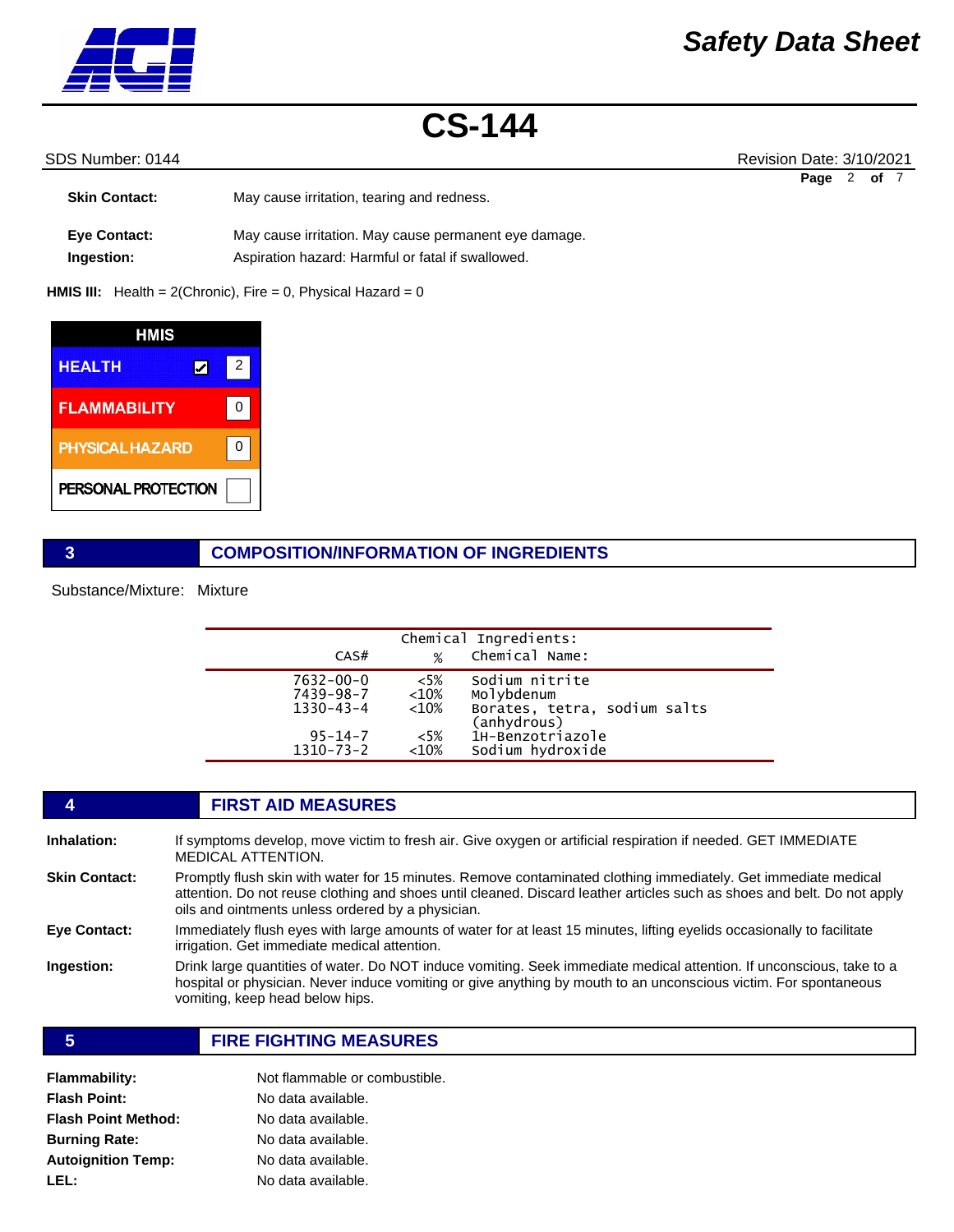SDS Number: 0144 Revision Date: 3/10/2021 **Page** 3 **of** 7

UEL: UEL: No data available.

Fire Fighting Methods

Evacuate area of unprotected personnel. Wear protective clothing including NIOSH Approved self- contained breathing apparatus. Remain upwind of fire to avoid hazardous vapors and decomposition products. Use water spray to cool fire exposed containers and disperse vapors.

### **Unusual Fire or Explosion Hazards:**

This material in contact with water or acids may generate sufficient heat to ignite nearby combustible materials. Contact with aluminum, tin, or zinc will result in the generation of heat and release of hydrogen gas. Run-off from fire control may cause pollution. Keep fire-exposed containers cool with water spray to prevent rupture due to excessive heat. High pressure water hose may spread product and produce irritating fumes and toxic gases (including carbon monoxide, carbon dioxide, and sodium oxides). Products of combustion are irritating to the respiratory tract and may cause breathing difficulty. Symptoms may be delayed several hours or longer depending upon extent of exposure.

#### *Extinguishing Media*

**Suitable:** Water spray, alcohol- resistant foam, dry chemical, or carbon dioxide.

**Unsuitable fire extinguisher:** No data available. Do not use direct water stream

# **6 ACCIDENTAL RELEASE MEASURES**

#### **Personal Precautions**

Use personal protective equipment. Avoid breathing vapors, mist or gas. Ensure adequate ventilation.

# **Environmental Precautions**

Prevent further leakage or spillage if safe to do so. Do not let products enter drains. Discharge into the environment must be avoided.

### **Spill**

Soak up with inert absorbent material and dispose of as hazardous waste. Keep in suitable, closed containers for disposal.

| 7                                        | <b>HANDLING AND STORAGE</b>                                                                                                                                                                                                                                                                                                                                                                                                                                                                                                                                                                                                                                                                                                                       |
|------------------------------------------|---------------------------------------------------------------------------------------------------------------------------------------------------------------------------------------------------------------------------------------------------------------------------------------------------------------------------------------------------------------------------------------------------------------------------------------------------------------------------------------------------------------------------------------------------------------------------------------------------------------------------------------------------------------------------------------------------------------------------------------------------|
| <b>Handling Precautions:</b>             | Avoid contact with eyes, skin, or clothing. Avoid breathing vapors or mist. Wash thoroughly after<br>handling. Do not puncture or drop containers.<br>Do not expose containers to open flame, excessive heat, or direct sunlight.                                                                                                                                                                                                                                                                                                                                                                                                                                                                                                                 |
| <b>Storage Requirements:</b>             | Store in cool/dry area. Keep away from sunlight, heat, sparks, and flames. Keep away from<br>incompatiable materials. Keep container tightly closed. Do not store in unlabeled or mislabeled<br>containers. Do not freeze.                                                                                                                                                                                                                                                                                                                                                                                                                                                                                                                        |
| 8                                        | <b>EXPOSURE CONTROLS/PERSONAL PROTECTION</b>                                                                                                                                                                                                                                                                                                                                                                                                                                                                                                                                                                                                                                                                                                      |
| <b>Engineering Controls:</b>             | Provide local exhaust ventilation. Maintain adequate ventilation. Do not use in confined spaces.                                                                                                                                                                                                                                                                                                                                                                                                                                                                                                                                                                                                                                                  |
| <b>Personal Protective</b><br>Equipment: | <b>Hygiene Measures</b><br>Handle in accordance with good industrial hygiene and safety practice. Wash hands before breaks and<br>at the end of workday.<br>Respiratory<br>Where risk assessment shows air-purifying respirators are appropriate use a full-face respirator with<br>multi-purpose combination (US) or type ABEK (EN 14387) respirator cartridges as a backup to<br>engineering controls. If the respirator is the sole means of protection, use a full-face supplied air<br>respirator.<br>Eyes and Face<br>Wear chemical safety goggles while handling this product. Wear additional eye protection such as a face<br>shield when the possibility exists for eye contact with splashing or spraying liquid or airborne material. |

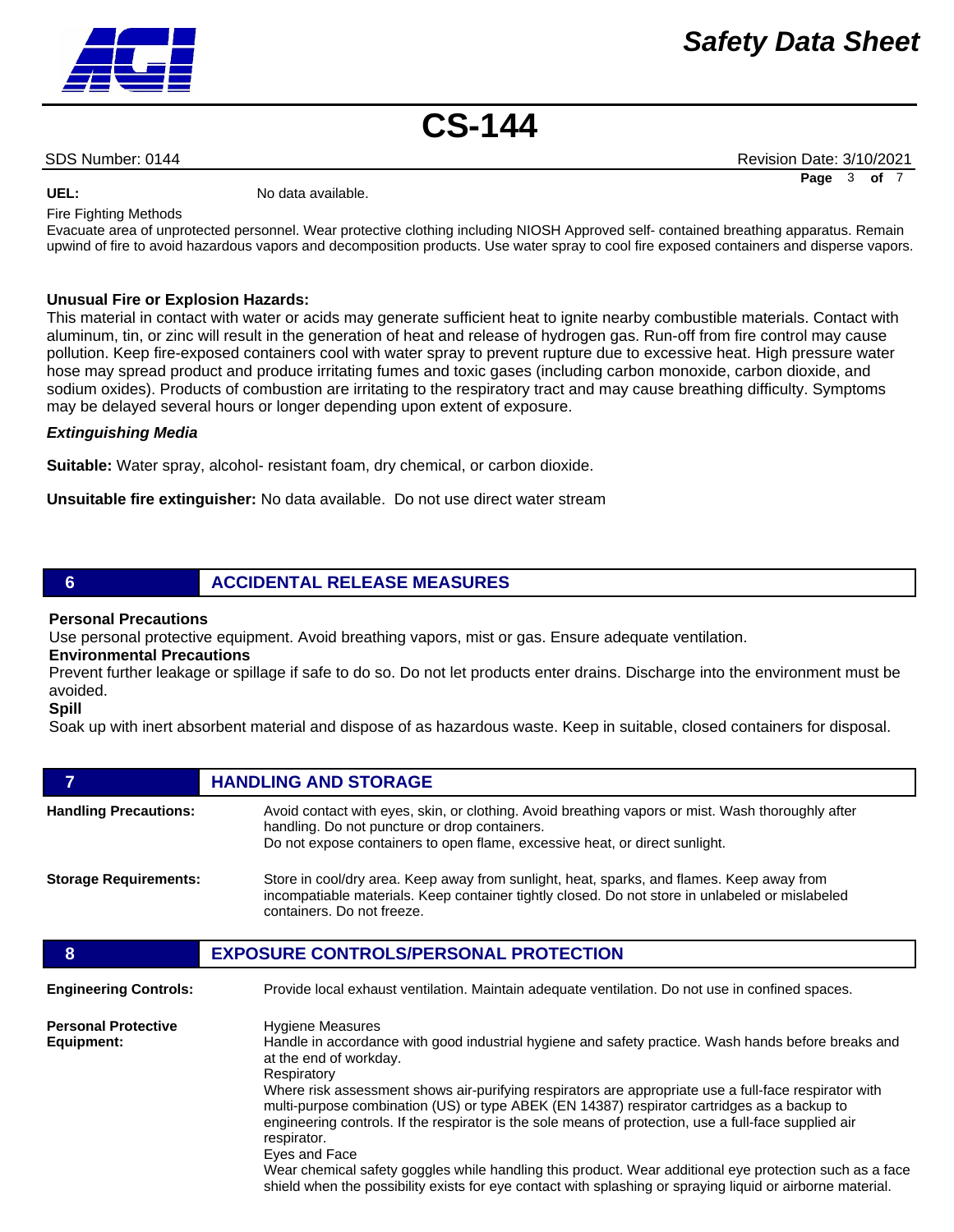# SDS Number: 0144 Revision Date: 3/10/2021

**Page** 4 **of** 7

Prevent contact with this product. Wear gloves and protective clothing depending on conditions of use. Protective gloves: gauntlet-type, neoprene, nitrile.

| <b>Component</b>   | <b>OSHA PEL</b>    | <b>ACGIH TWA/TLV</b> |
|--------------------|--------------------|----------------------|
| Sodium Tetraborate | $10$ mg/m $3$      | 1 mg/m $3$           |
| Sodium Molybdate   | $5 \text{ mg/m}$ 3 | $5 \text{ mg/m}$ 3   |
| Sodium Nitrite     | No data available. | No data available.   |
| Sodium Hydroxide   | No data available. | $2 \text{ mg/m}$     |
| Benzotriazole      | $15 \text{ mg/m}$  | 10 $mg/m3$           |

**Skin** 

# **9 PHYSICAL AND CHEMICAL PROPERTIES**

| Appearance:                                     | Clear / yellow            |                              |                    |
|-------------------------------------------------|---------------------------|------------------------------|--------------------|
| <b>Physical State:</b>                          | Liquid                    | Odor:                        | <b>Odorless</b>    |
| <b>Odor Threshold:</b>                          | No data available.        | <b>Molecular Formula:</b>    | No data available. |
| <b>Particle Size:</b>                           | No data available.        | Solubility:                  | Complete           |
| <b>Spec Grav./Density:</b>                      | 1.163                     | <b>Softening Point:</b>      | No data available. |
| <b>Viscosity:</b>                               | No data available.        | <b>Percent Volatile:</b>     | None               |
| <b>Saturated Vapor</b><br><b>Concentration:</b> | No data available.        | <b>Heat Value:</b>           | No data available. |
| <b>Boiling Point:</b>                           | 212-662°F                 | <b>Freezing/Melting Pt.:</b> | $32^{\circ}F$      |
| <b>Flammability:</b>                            | No data available.        | <b>Flash Point:</b>          | No data available. |
| <b>Partition Coefficient:</b>                   | No data available.        | Octanol:                     | No data available. |
| <b>Vapor Pressure:</b>                          | No data available.        | <b>Vapor Density:</b>        | Heavier than air   |
| pH:                                             | 10.5-11.5                 | VOC:                         | None               |
| Evap. Rate:                                     | Slower than butyl acetate | <b>Bulk Density:</b>         | No data available. |
| <b>Molecular weight:</b>                        | No data available.        | <b>Auto-Ignition Temp:</b>   | No data available. |
| Decomp Temp:                                    | No data available.        | UFL/LFL:                     | No data available. |

Lower Explosion Limits: No data available. Upper Explosion Limits: No data available.

# **10 STABILITY AND REACTIVITY**

| <b>Reactivity:</b>               | No data available.                                                                          |
|----------------------------------|---------------------------------------------------------------------------------------------|
| <b>Chemical Stability:</b>       | Product is stable under normal conditions.                                                  |
| <b>Conditions to Avoid:</b>      | Avoid contact with heat, sparks, electric arcs, other hot surfaces, and open flames.        |
| <b>Materials to Avoid:</b>       | Strong reducing agents, acids, strong oxidizing agents, organic materials                   |
| <b>Hazardous Decomposition:</b>  | Thermal decomposition may release: carbon monoxide, carbon dioxide, and oxides of nitrogen. |
| <b>Hazardous Polymerization:</b> | Will not occur under normal conditions.                                                     |
|                                  |                                                                                             |

**11 TOXICOLOGICAL INFORMATION**

### **Toxicity Data:**

**Eye Effects**: Causes seroius eye irritation. May cause: blurred vision, redness, pain and tearing.

**Skin Effects:** Causes irritation. Prolonged and repeated exposure to dilute solutions may cause irritation, redness, pain and drying and cracking of the skin.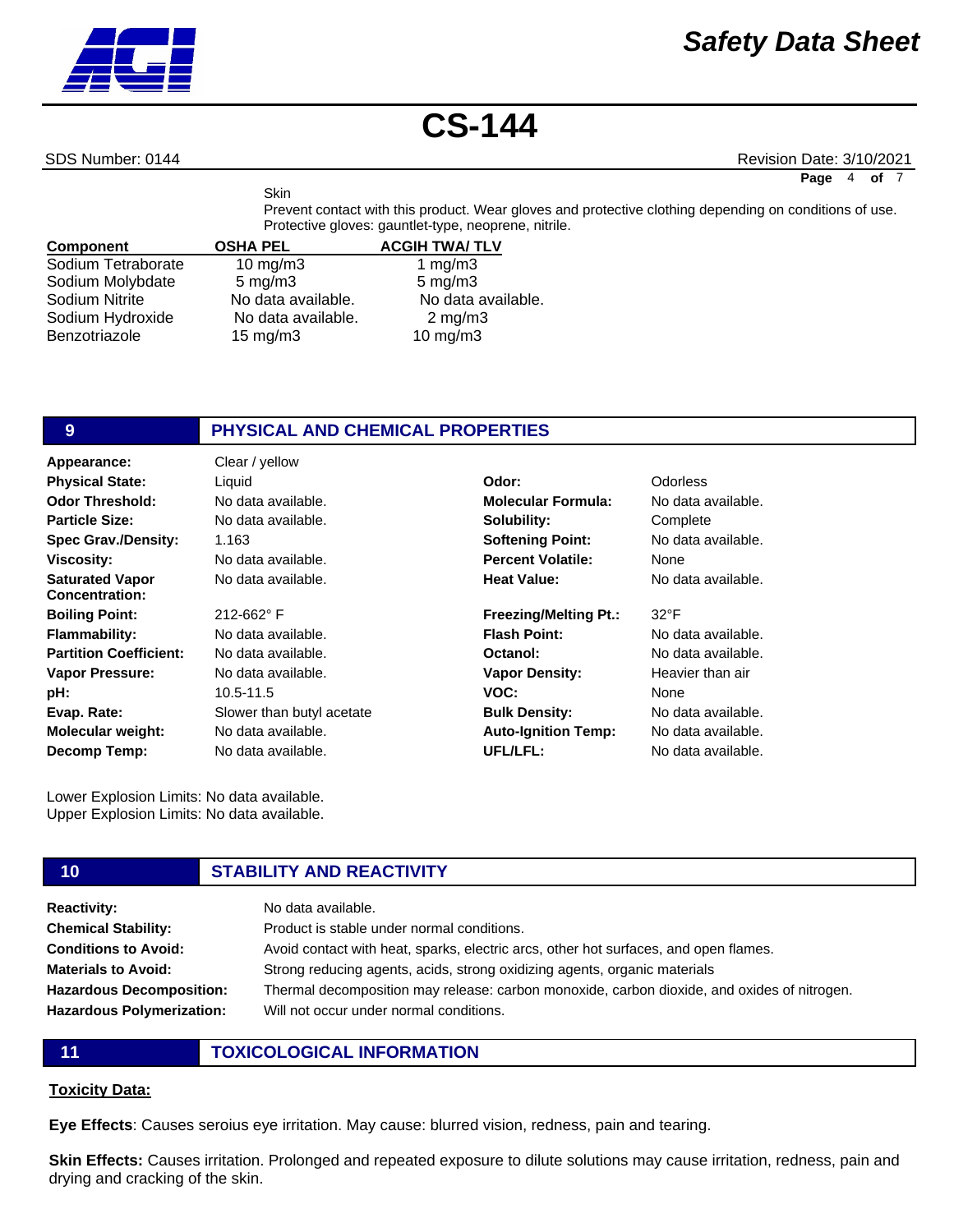

SDS Number: 0144 Revision Date: 3/10/2021 **Page** 5 **of** 7

- » Sodium Tetraborate Dermal LD50 Rabbit: >2000 mg/kg
- » Sodium Molybdate Dermal LD50 No data available
- » Sodium Nitrite Dermal LD50 No data available
- » Sodium Hydroxide Dermal LD50 Rabbit: 1350 mg/kg

**Inhalation Effects:** May be harmful if inhaled. Effects may be delayed. Headaches, dizziness, nausea, and cyanosis may result from over-exposure to vapor.

- » Sodium Tetraborate LC50 No data available
- » Sodium Molybdate LC50 No data available
- » Sodium Nitrite LC50 No data available
- » Sodium Hydroxide LC50 No data available

**Ingestion Effects:** May cause discomfort, nausea, vomiting, diarrhea if swallowed.

- » Sodium Tetraborate Oral LD50 Rat: 3200 mg/kg
- » Sodium Molybdate Oral LD50 No data available
- » Sodium Nitrite Oral LD50 Rat: 157.9 mg/kg
- » Sodium Hydroxide Oral LD50 Mouse: 40 mg/kg

**Carcinogenicity:** No component of this product present at levels greater than or equal to 0.1% is identified as probable, possible or confirmed human carcinogen by IARC, ACGIH, NTP, or OSHA.

**Mutagenicity:** No data available. **Teratogenicity:** No data available. **Reproductive Toxicity:** Sodium Tetraborate = Suspected of damaging fertility

### **Acute Toxicity Estimate (ATE):**

**Inhalation Vapor:** No data available. **Inhalation Dust/Mist:** No data available.

# **12 ECOLOGICAL INFORMATION**

**Biodegradability:** No data available

### **Ecotoxicity**

### **Toxicity to fish:**

- » Sodium Nitrite LC50 Oncorhynchus mykiss (rainbow trout): 0.94 1.92 mg/l 96.0 h (Flow thru test) \* Mortality NOEC - Oncorhynchus mykiss (rainbow trout): 0.54 mg/l - 96.0 h » Sodium Hydroxide LC50 - Gambusia affinis (Mosquito fish): 125 mg/l - 96 h.
- LC50 Oncorhynchus mykiss (rainbow trout): 45.4 mg/l 96 h
- » Sodium Tetraborate LC50 Other fish: 74 mg/L 96h.

#### **Toxicity to aquatic invertebrates:**

- » Sodium Hydroxide EC50 Daphnia magna (Water flea): 40.38 mg/l 48 h.
- **13 DISPOSAL CONSIDERATIONS**

Dispose of in accordance with local, state, and federal regulations. Since emptied containers retain product residue, follow label warnings even after container is emptied. DO NOT pressurize, cut, weld, solder, drill, grind, or expose empty containers to heat, flame, sparks or other sources of ignition.

**14 TRANSPORT INFORMATION**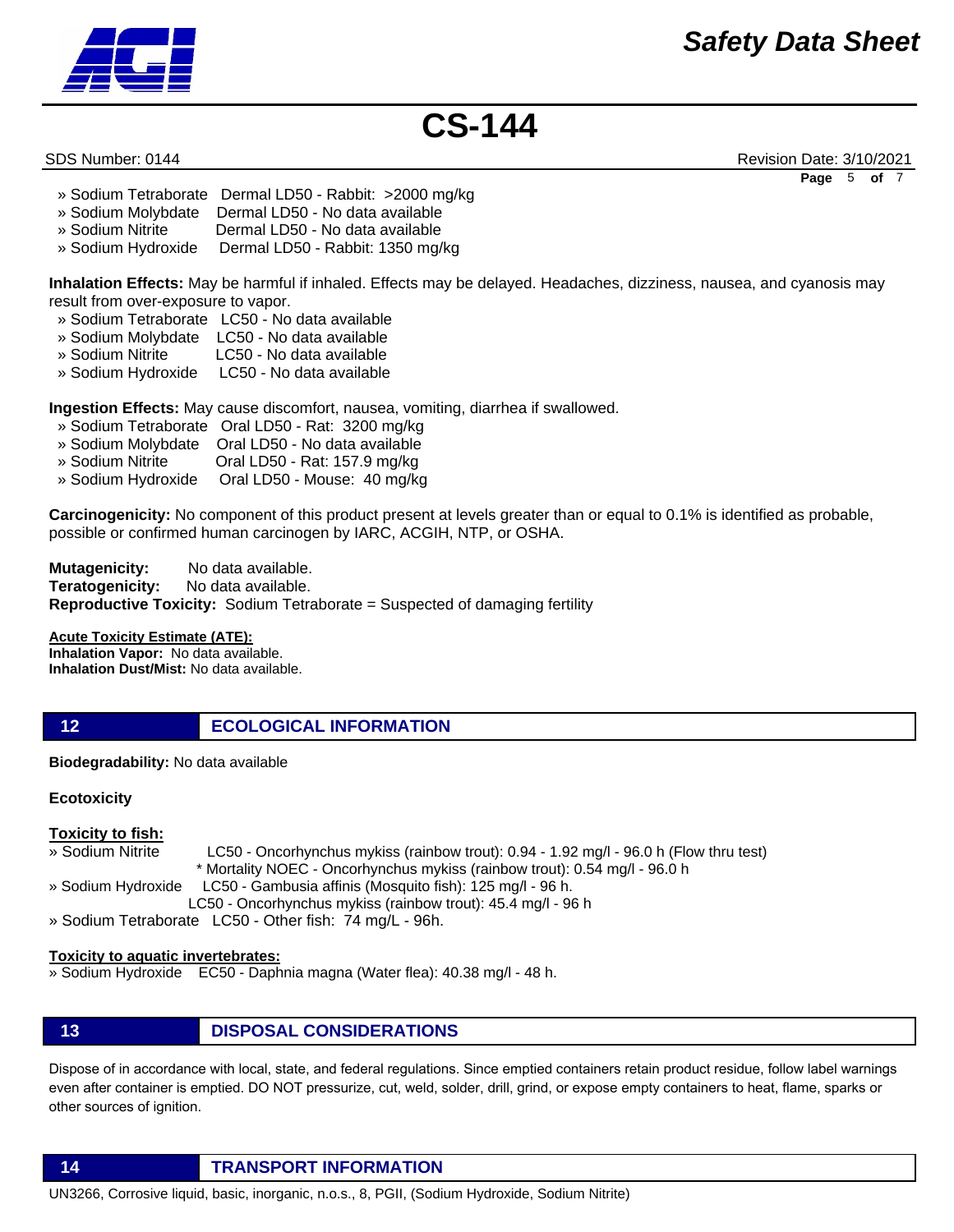# *Safety Data Sheet*



**CS-144**

SDS Number: 0144 Revision Date: 3/10/2021 **Page** 6 **of** 7

DOT Proper Shipping Name: Corrosive liquid, basic, inorganic, nos DOT Technical Name: Sodium Hydroxide, Sodium Nitrite DOT Hazard Class: 8 DOT UN/NA Number: UN3266 Packing Group: II Resp. Guide Page:60 Reportable Quantity (RQ): N/A



**15 REGULATORY INFORMATION**

This product does not contain chemicals known to the State of California to cause cancer, birth defects, or other reproductive harm.

Regulatory CODE Descriptions

---------------------------------------------------------------- RQ = Reportable Quantity CERCLA = Superfund clean up substance CSWHS = Clean Water Act Hazardous substances MASS = MA Massachusetts Hazardous Substances List PA = PA Right-To-Know List of Hazardous Substances SARA313 = SARA 313 Title III Toxic Chemicals TSCA = Toxic Substances Control Act OSHAWAC = OSHA Workplace Air Contaminants TXAIR = TX Air Contaminants with Health Effects Screening Level

# **FEDERAL REGULATIONS**

TSCA Inventory Status: All components of this product are listed as "Active" on the Toxic Substances Control Act (TSCA) 8 (b) Inventory.

CERCLA / SARA Emergency Reporting: A spill or release of this material may trigger the emergency release reporting requirements under CERCLA (40 CFR Part 300) and/or SARA Title III (40 CFR Part 355). State or local reporting requirements may differ from federal requirements.

**» Sodium Hydroxide CERCLA reporting amount - 1000 lbs.** 

**» Sodium Nitrite CERCLA reporting amount - 100 lbs.**

Clean Water Act (CWA): The following chemicals are listed under Section 311 as hazardous substances requiring the submission of a National Pollutant Discharge Elimination System (NPDES) permit application to EPA. **» Sodium Hydroxide**

# **STATE REGULATIONS**

**California-** The following components are listed under Proposition 65: This product does not contain any chemicals known to the State of California to cause cancer.

**Massachusetts - RTK Substances:** The following components are listed: Sodium Hydroxide (CAS #1310-73-2)

**New Jersey - RTK Substances:** The following components are listed: Sodium Hydroxide (CAS #1310-73-2)

**Pennsylvania - RTK Substances:** The following components are listed: Sodium Hydroxide (CAS #1310-73-2)